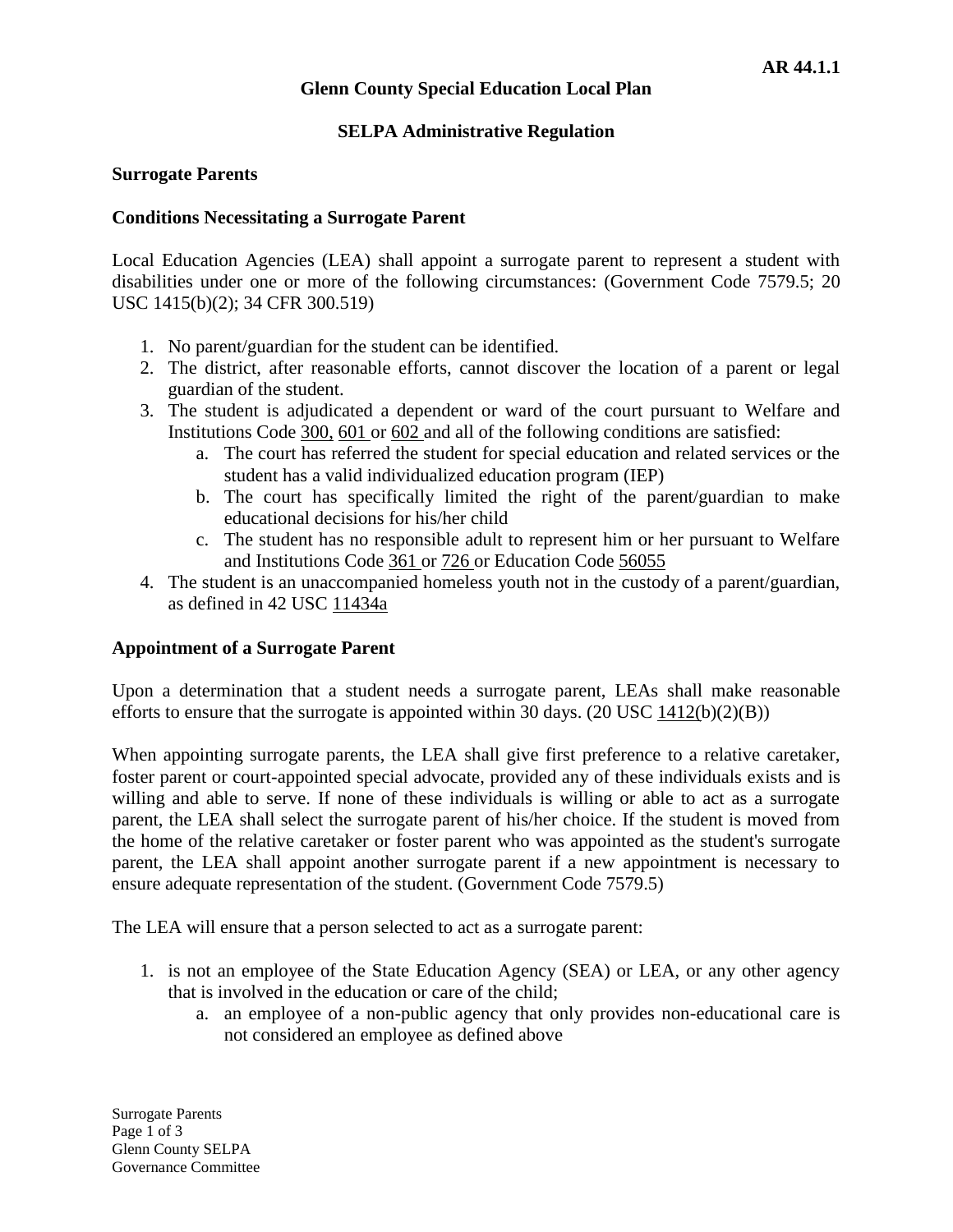# **Glenn County Special Education Local Plan**

# **SELPA Administrative Regulation**

- b. a person is not considered an employee of the LEA solely because he or she is paid by the LEA to act as a surrogate parent
- 2. has no personal or professional interest that conflicts with the interest of the child the surrogate parent represents. An individual who would have a conflict of interest means a person having any interests that might restrict or bias his or her ability to advocate for all of the services required to ensure that the child has a free appropriate public education.
- 3. has knowledge and skills that ensure adequate representation of the child.

In the case of a child who is an unaccompanied homeless youth, appropriate staff of emergency shelters, transitional shelters, independent living programs and street outreach programs may be appointed as 'temporary' surrogates until a surrogate parent meeting the above requirements can be appointed.

Individuals who may serve as surrogate parents include, but are not limited to, foster care providers who do not meet the definition of parent pursuant to Education Code 56028, retired teachers, social workers and probation officers who are not employees of the State Department of Education, the local education agency or any other public agency that is involved in the education or care or custody of the child.

# **Duties of Surrogate Parent**

Surrogate parents shall have all the rights relative to the student's education that a parent has under the Individuals with Disabilities Education Act pursuant to 20 USC [1414-1482 a](http://www.gamutonline.net/4daction/web_loaddisplaypolicy/364373/6)nd 34 CFR [300.1-300.756.](http://www.gamutonline.net/4daction/web_loaddisplaypolicy/191419/6) Surrogate parents may represent the student in all matters relating to identification, assessment, instructional planning and development, educational placement, review and revision of the IEP, and in other matters relating to the provision of a free and appropriate public education. (Education Code [56050;](http://www.gamutonline.net/4daction/web_loaddisplaypolicy/138016/6) Government Code [7579.5\)](http://www.gamutonline.net/4daction/web_loaddisplaypolicy/144509/6)

In addition, the representation of the surrogate parent shall include the provision of written consent to the IEP including non-emergency medical services, mental health treatment services, and occupational or physical therapy services pursuant to Government Code [7570](http://www.gamutonline.net/4daction/web_loaddisplaypolicy/146521/6) and Education Code 56050.

Surrogate parents are required to meet with the child at least one time. He or she may meet on additional occasions, attend IEP meetings, review the child's educational records and consult with persons involved with the child's education. Surrogate parents should be sensitive to the child's cultural background. Surrogate parents shall have access to the student's school records as necessary to fulfill their responsibilities as surrogate parents and in accordance with Board policy and administrative regulation. They shall comply with federal and state law pertaining to the confidentiality of student records and information.

Surrogate Parents Page 2 of 3 Glenn County SELPA Governance Committee